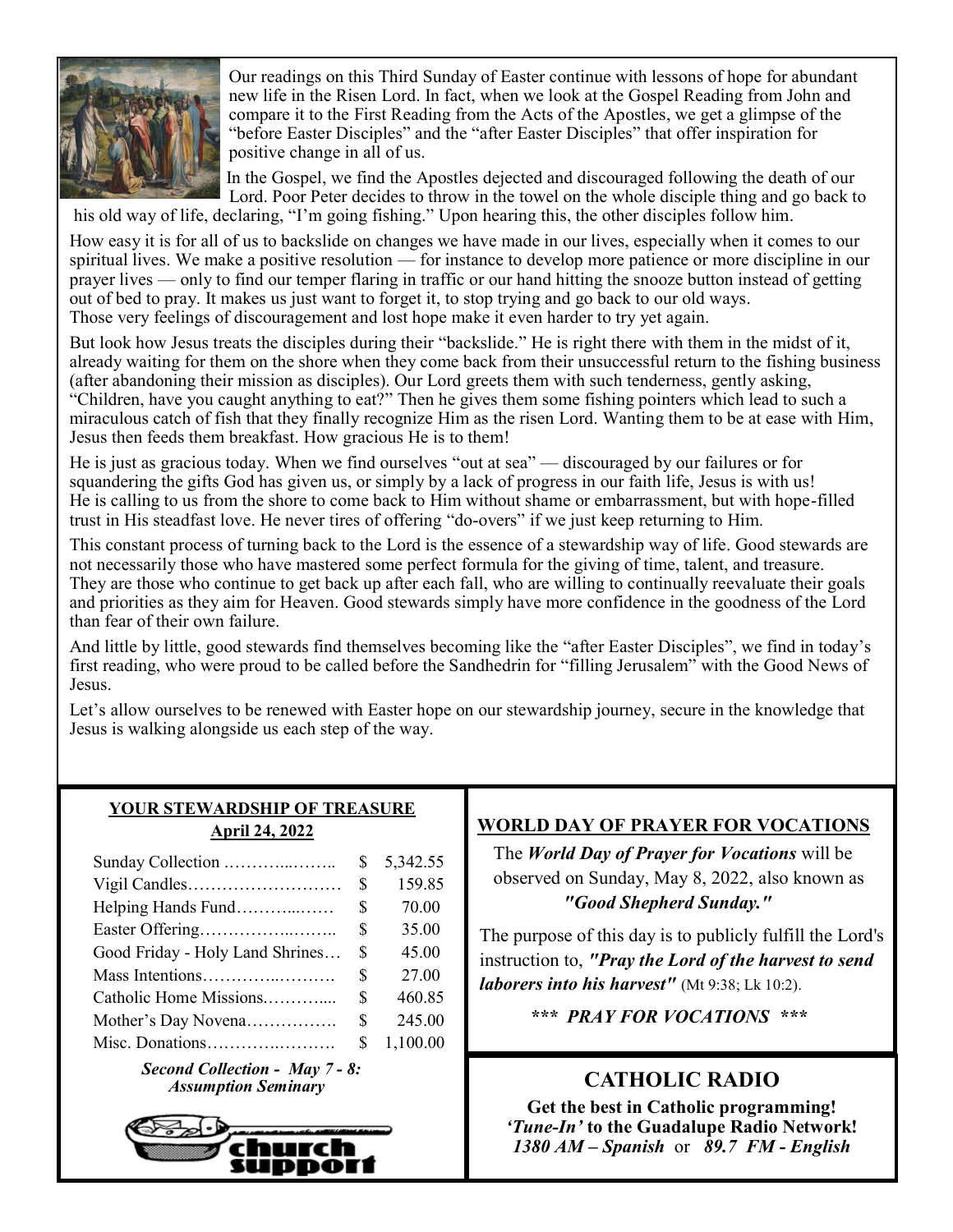### **Third Sunday of Easter Page 2**



The other day, a parishioner mentioned that she had a hard time following the Mass… She didn't understand all that was going on. Another time, a guy came up and pretty much said the same thing. So… I thought it might be time to 'talk' about the Mass and *Really Confuse People!!*  Instead of just jumping in to the parts of the Mass, I thought I'd begin by saying *What the Mass IS NOT!* Then… *What it IS!* And finally go through the parts of the Mass.

**What the Mass** *Is Not***:** Mass is *not* the place to catch up with family and friends.

That's cool... but, if that's what you want to do… go visit them at their house or invite them to your home. Call them on the phone. That's what people/family/friends used to do… visit… have a cup of coffee, a soda or tea… and talk. You would never go to a friend's house and, finding another / mutual friend there, talk and visit with them to the exclusion of the person you were visiting in the first place, would you? This is God's house… don't exclude Him. Invite your friend(s) for coffee in the Parish Hall… visit there; not in church. Many people come early so they have time to quietly *visit with our Lord*; spiritually preparing themselves for our celebration. That can be difficult if there are on-going conversations around them.

Mass is *not* a restaurant! Food and candies *(to include chewing gum)* do not belong in church.

You wouldn't believe how many candy and snack wrappers we find in the pews and on the floor on Monday morning! If you want to experience something gross… feel under the pew bench and count how many wads of gum you come up with *(feel free to take as many as you would like home with you).* Our Lord gives us His body as eternal food. Other than that… baby bottles are about the only type food that should be brought to Mass.

Mass is *not* a fashion showcase. Please, remember where you are and dress appropriately. Casual is good… modestly is best.

And finally, Mass is *not* an arena, a theater, or concert hall where we go to be entertained. We come to worship our God and give thanks for the blessings He has given us!

*Well… that's all the room for today. Next Time… What the Mass Is!* 'till then… God Bless- DT.

# *la Hora Santa*

Nuestra Hora Santa (español) será ESTE VIERNES a las 7 pm.

Ven… Pasa un rato tranquilo 'uno-a-uno' tiempo con Nuestro Señor... siempre presente en *el Santísimo*

*Espero verte allí.*

*"Are you passionately Pro-Life?*  **A Woman's Haven pregnancy crisis center is hiring!**  *Counselors, Nurses & Receptionists.*  We provide all training! Email: [Susan.perez@awomanshaven.org](mailto:Susan.perez@awomanshaven.org)"

Pregnancy Crisis Center

Woman's Haven



*Holy Hour* Our English Holy Hour is scheduled for this THURSDAY at 6 pm. Come… Spend some quiet 'one-on-one' time with Our Lord… ever present in the *Most Blessed Sacrament. Hope to see you there.*

**MAY HE REST IN PEACE:** 

May God comfort the family and friends of

## *John Francis Sublousky*

who died recently Our sincere sympathy and assurances of prayers are extended to: Debbie, Diana, Patti, John, Jim, Joe and the Sublousky Family

*May He Rest in Peace*



**Grupo de Oración Familias compartiendo la palabra**



**St. Thomas More English Prayer Group**

*"Be the change you wish to see in the world and light up the darkness!"*



**El grupo de oración se reúne los viernes a las 7 pm. Contacte a: Maria Isabel Hernandez (210) 843-9756** **Contacts: Olga Guerrero (210) 657-1610 or Stella Lopez: (210) 618-6977**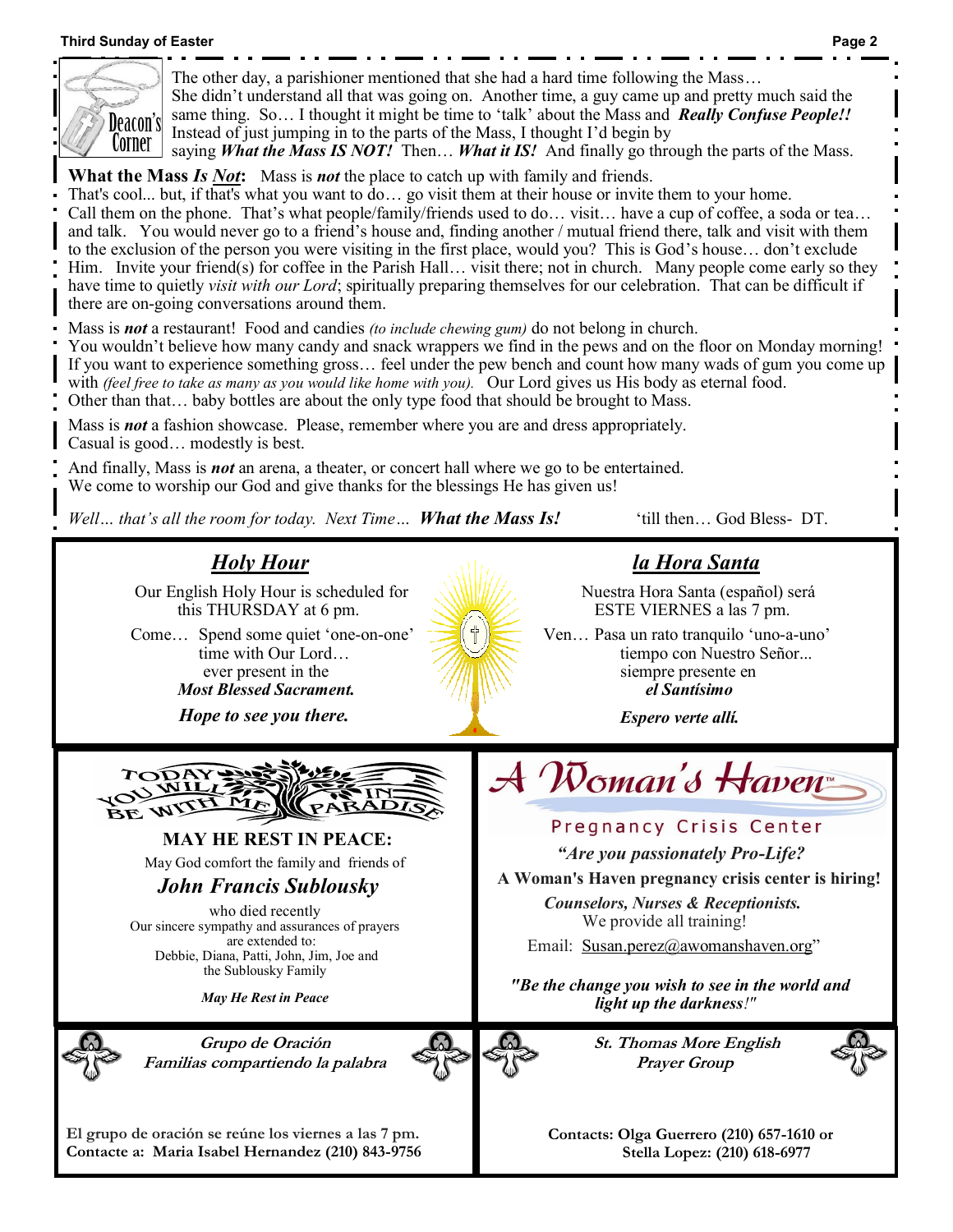#### **Question**: Are Catholics allowed to donate their organs?

**Answer**:Yes, Catholics are allowed to donate their organs. In fact, the Catechism of the Catholic Church praises this practice when it notes that, "Organ donation after death is a noble and meritorious act and is to be encouraged as an expression of generous solidarity" *(no. 2296)*.

The Church has a series of guidelines for health care providers called The Ethical and Religious Directives for Catholic Health Services. This document helps us see organ donation as an act of charity, but it also reminds us that we have to be sure that donations of organs by living donors do not "sacrifice or seriously impair any essential bodily function and the anticipated benefit to the recipient is proportionate to the harm to the donor" (no. 30); trained medical professionals can help to make this assessment. In the case of organ donation at the end of life, we must be sure of the intentions of the donor or of their proxy are always respected, and that the dignity of the human body is always respected.

In the end, we can look to Pope Saint John Paul II and his encyclical Evangelium Vitae, where he noted that organ donation is a beautiful act of expressing the culture of life, when "performed in an ethically acceptable manner, with a view to offering a chance of health or even of life itself to the sick who sometimes have no other hope" *(no. 86).*



## **PUBLIC SQUARE ROSARY CRUSADE** *AMERICA NEEDS FATIMA*  **The power of the Rosary is BEYOND DESCRIPTION!**

*ArchBishop Fulton Scheen*

**Join us as we pray for:** 

**An End to Abortion, The return of 'fallen-away' Catholics, Traditional Marriage** *(1 Man + 1 Woman)***, Peace in Ukraine and the World, Our Country… that it may return to God…. and so much more!**

**We meet on the Saturday closest to Our Lady's appearances. She first appeared on May 13, 1917.**

**Our next meeting will take place Saturday,** *May 14th @ Noon*  **at the grotto in front of the Parish Office…** 

 **Everyone is invited to participate! Let's make this the biggest Crusade Event that STM has ever seen!!**

> **For More Information contact:** David Barrera @ (210) 793-0794

*"Public prayer is far more powerful than private prayer to appease the anger of God and call down His mercy, and Holy Mother church, guided by the Holy Ghost, has always advocated public prayer in times of public tragedy and suffering." St. Louis Marie de Montfort*

*Nation-wide, here will be over 27,000 Rosaries prayed that day!!*

> Please join us… God Bless-

## **SCHOOL NEWS We are NOW ENROLLING for the 2022-2023 school Year!**  for 18 months - 8th Grade Here are ways to get more info about enrolling your child: 1. Call us! (210) 655-2882 2. Visit our website at: www.st-thomas-more-school.org 3. Come by the school during normal school hours 7:30 am - 4 pm *An excellent Catholic Education is affordable!* Financial aid is available at: https://archsa.org/hope/apply-now *Apply As Soon As Possible! Time is running out!* **NOTICIAS de la ESCUELA ¡AHORA NOS ESTAMOS INSCRIBIENDO para el año escolar 2022-2023!**  durante 18 meses - 8º grado Aquí hay maneras de obtener más información sobre cómo inscribir a su hijo: 1. ¡Llámanos! (210) 655-2882 2. Visite nuestro sitio web en: www.st-thomas-more-school.org 3. Venga a la escuela durante el horario escolar normal 7:30 am - 4 pm *<i>¡Una excelente educación católica es asequible!*<br>La ayuda financiera está disponible en: https://archsa.org/hope/apply-now La ayuda financiera está disponible en: *¡Solicite lo antes posible! ¡El tiempo se acaba!*